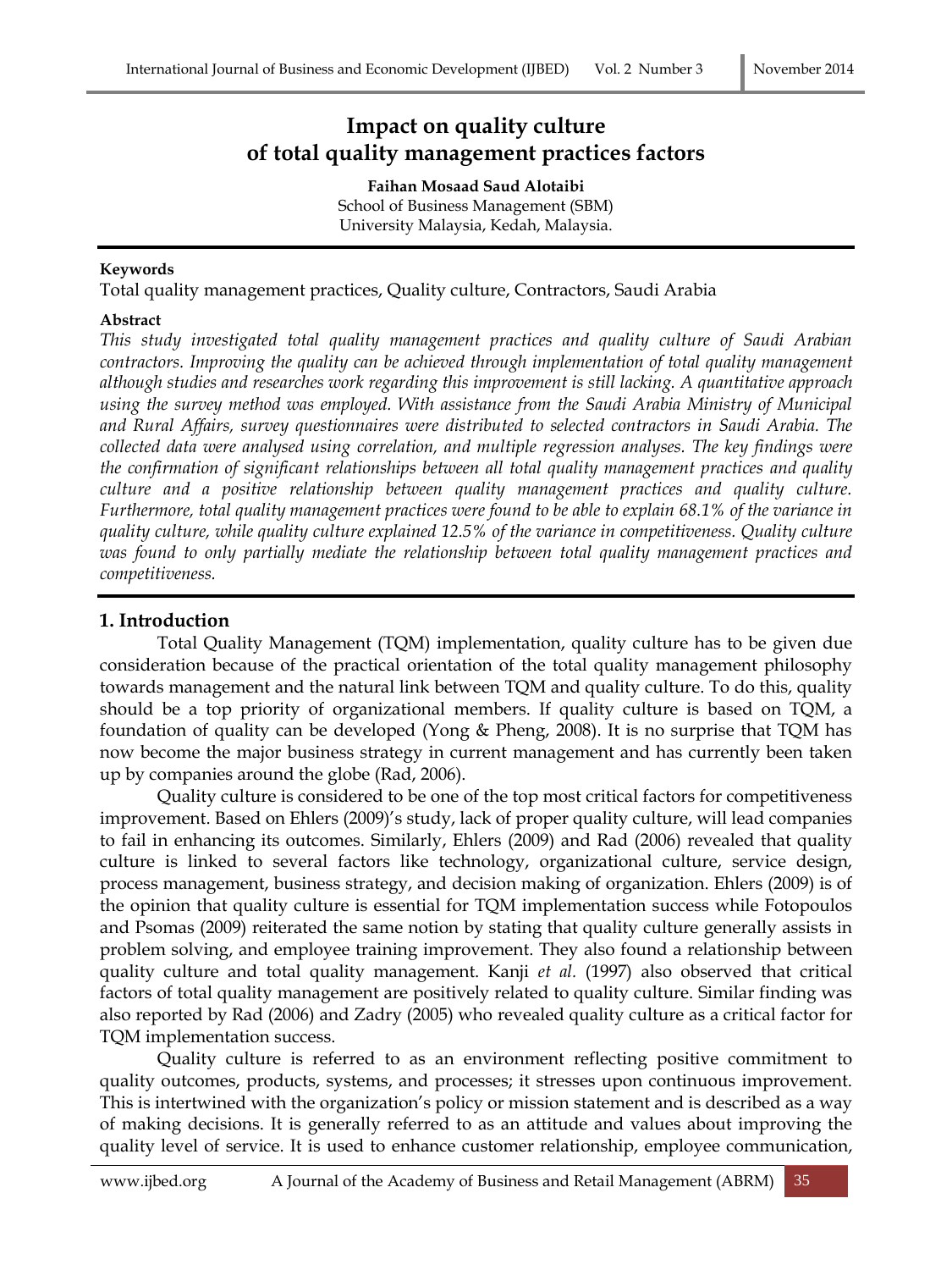and employee attitude. The ideal way to develop a sustainable quality culture is by offering regular training and educational sessions.

According to Hart (1994), quality takes three meanings in a construction industry: getting the job done on time; confirming that the basic features of the final scheme fall within the obligatory stipulations; and receiving the job done within financial plan. Every quality construction project should encompass all three dimensions. Basically, quality in construction is straight linked with conformance to stipulations as well as suitability for usage. Also, in the construction industry, quality is often defined as satisfying the requirements of the individuals involved: the designer, the constructor, the regulatory agencies, and the owner (Ferguson & Clayton, 1988). Hackman and Wageman (1995) stressed that TQM programs signify more than the mere implementation of technical management practices as these programs call for a supporting culture and the organizational members' attitude in providing customers with products and services. For instance, if a firm is desirous of adopting TQM practices but does not have the proper culture to support such practices, its workers can feel powerless to stop manufacture even when they notice faults, and hence, will result in the practice's failure.

According to Gore (1999), the quality culture is an effective basis for the success of an organization and in addition, the organizational culture could affect the following three elements: behavior of individual workers (Bose, 2004), knowledge sharing (Ooi *et al.*, 2010), and job satisfaction (Ooi *et al.*, 2007). In other words, total quality management practices should go hand in hand with a kind of quality culture consisting the main elements; doing the right thing the first time, continuous improvement and achieving consumer satisfaction (Sitkin *et al.*, 1994; & Snell, & Dean, 1992).

In addition, the study identifies factors or characteristics of quality culture of the Saudi construction industry and presents the impact of TQM practices implementation. This can contribute to knowledge regarding TQM diffusion in Saudi organizations. The study's emphasis on TQM practices implementation outcome in the context of Saudi construction sector adds to the literature regarding the effect of the implementation of such practices on the sector's competitiveness. It also determines the part of quality culture as a mediator between TQM practices and competitiveness and contributes to the knowledge regarding the facilitation of TQM practices implementation outcome.

Improving the quality can be achieved through implementation of TQM although studies and researches work regarding this improvement is still lacking. This limitation stems from the oversight of the real variables and causal relations which are universally valid (Escrig-Tena, 2004). The limitations can also be attributed to the lack of speculative context that expounds on the impact of TQM on its outcome even though quite a number of studies have pointed out the influence of TQM practices on performance and competitiveness (Das, Handfield, Calantone, & Ghosh, 2000; Douglas & Judge, 2001; Kaynak, 2003; Flores, 2008). Studies in the past ten years have considerably shifted their concentration from competitive position to firm-specific features (Powell, 1995). TQM has been gaining critical importance but its effects on strategic management research is still ambiguous and studies to this effect are still lacking. Critics attribute the issues to the immense requirements entailed in the form of paperwork costs and formalities.

On other hand, Nesan and Holt (1999) stated that participants to the construction industry often react to economic, political, and technological pressures, often resulting in the industry's poor performance. As such, Love *et al.* (1998) emphasized that TQM can facilitate the organization's coping of changes as opposed to reacting to them. Additionally, Love and Li, (2000) stated that the construction sector, issues will keep on cropping until and unless the participants take responsibility and initiate organizational changes. They indicated that the said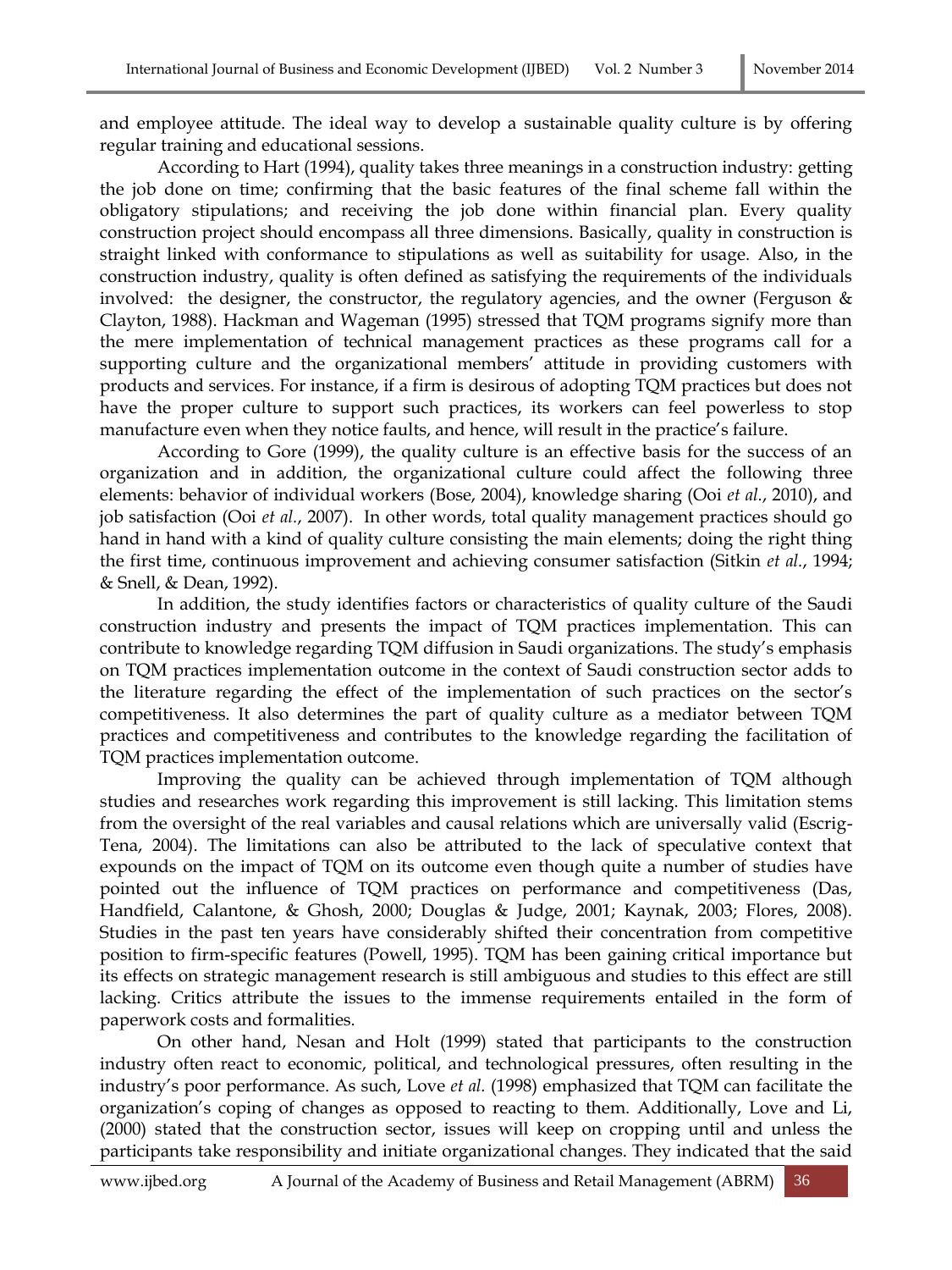change can be started through TQM effective implementation. Thus, the previous studies have focused primarily on the impact of TQM or performance alone without considering its impact on organizational competitiveness. There is a lack of sufficient study about the relationship between TQM, quality culture and their effect on an organization's competitiveness. Also, there is lack of studies concentrating on the Saudi Arabian economy addressing the determination of the successes and failures of firms on the basis of quality culture. In addition, as evidenced by Mellat-Parast and Digman, (2008), construction firms possess inter-firm connections that affect the level of compatibility of corporate culture (Mellat-Parast & Digman, 2008).

### **2. Materials and Method**

### **2.1 Conceptual Framework**

The conceptual framework is developed to link TQM, and quality culture, based on existing literature. A TQM practice is the independent variable while the dependent variable is competitiveness. Quality culture is considered as the link between TQM practices and quality culture because there is lack of studies investigating the role of quality culture in Saudi construction companies. Figure 1 below presents the cconceptual framework of the present study. Organizations are increasingly recognizing the strategic significance of TQM practices. Thus, this study will examine the inter-relationship between the quality of organization management practices, and quality culture. Research Framework of the present study on figure 1.

 Review of literature reveals that the effort expended to synthesize quality management theory from research which was conducted by Anderson *et al.* (1994). They included both managers and academic officers in their study to examine quality. Anderson *et al.* (1994) stated that, the theoretical essence of the Deming management method concerns the creation of an organizational system that fosters cooperation and learning for facilitating the implementation of process management practices, which, in turn, leads to continuous improvement of process, products, and services, and to employee fulfillment, both of which are critical to customer satisfaction, and, ultimately, to firm survival. Implicit in this theoretical statement is the crucial role that organizational leadership plays in ensuring the success of quality management (1994, p. 473).

The Deming's method of management is encapsulated in his fourteen-point principle (Anderson *et al.*, 1994). Anderson and his colleagues opined that the effectiveness of Deming's management method stems from the efforts of top management to develop learning and cooperative organization in an attempt to allow process and management practices implementation support the organization's survival and customer satisfaction. This process is undergone through sustained employee fulfillment and consistent improvement in processes, products and services (Anderson *et al.*, 1994).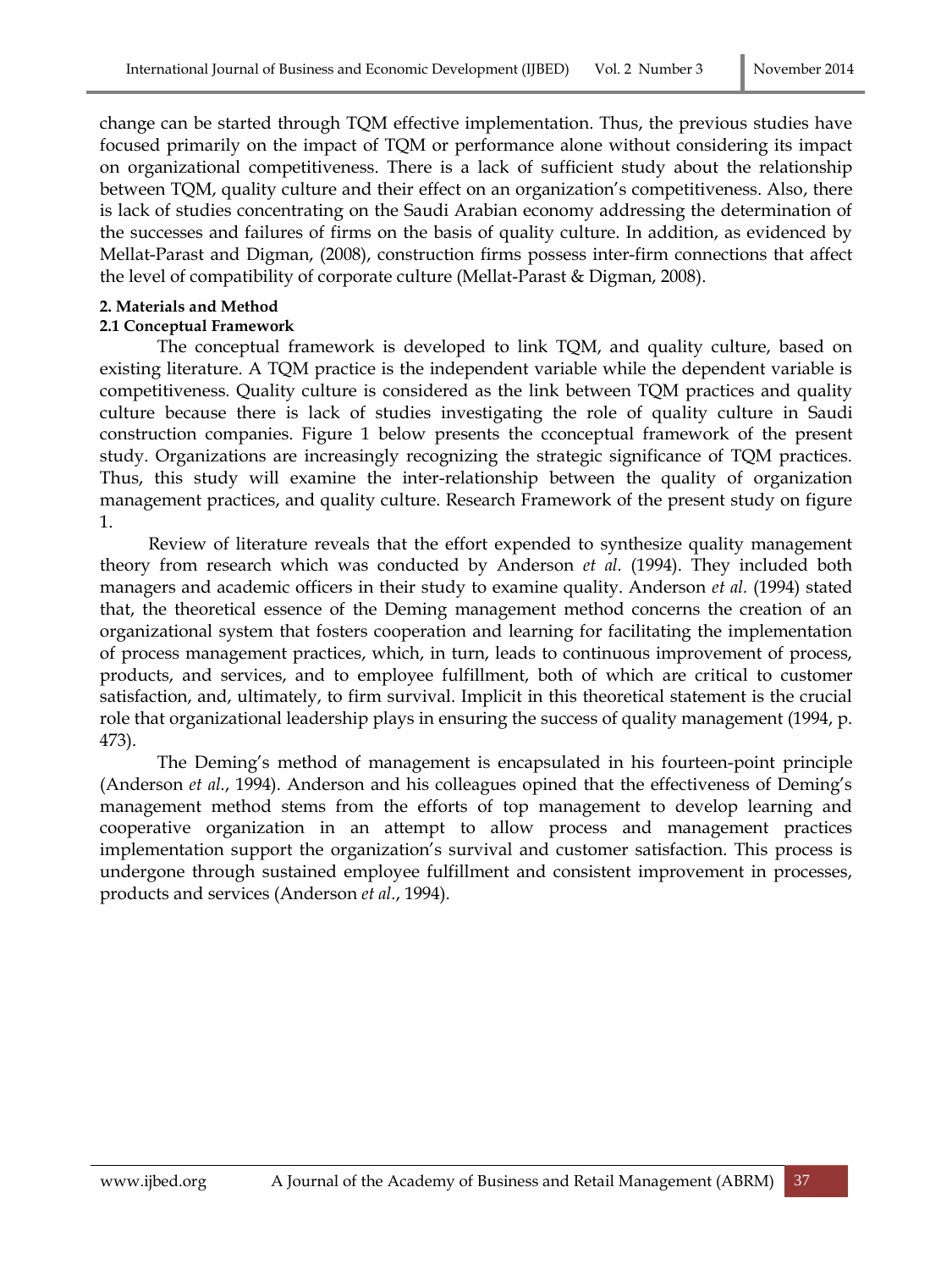

Figure 1: Conceptual framework

Education and training were also found to be important factors in improvement of skills in the organizations (Rad, 2006). Also, supplier quality management is considered to be a comprehensive paradigm to facilitate the enhancement of organizations and competitiveness because a qualified supplier can help increase the quality of manufactured products. Flynn *et al.* (1994) claimed that quality management is a crucial factor that affects the quality culture. They also found human resource management and process management are significant contributors to quality culture. Hence, the promotion of a cooperative spirit in the organization leads to the easy implementation of process management, and the inclination and the ability of the employees to learn. These in turn result in the continuous improvement of the processes and product/services (Anderson *et al.*, 1994). Also, quality culture is the main element of a successful TQM program (Westbrook, 1993). A quality culture can have a positive influence on the TQM implementation (Zadry, 2005). Abdullah *et al.*'s (2008) found a positive connection between TQM and quality culture.

## **2.3 Reliability Analysis**

Reliability is the extent to which the measurement has neither errors nor biases (Sekaran, 2003). The test of Cronbach alpha was performed to determine each scale's reliability. The test was used in such a way that a Cronbach alpha coefficient over 0.70 was acceptable (Nunnally & Bernstein, 1994; Sekaran, 2000). In other words, the recommended acceptable cut-off level of 0.70 was employed in the present study. Additionally, the corrected item-total correlating all items has to be over 0.30, as suggested by Henryson (1971), Hair *et al.* (1998), and Palant, (2007). Their recommendations were applied in the research for the assessment of scale reliability and internal consistency. The following shows the result.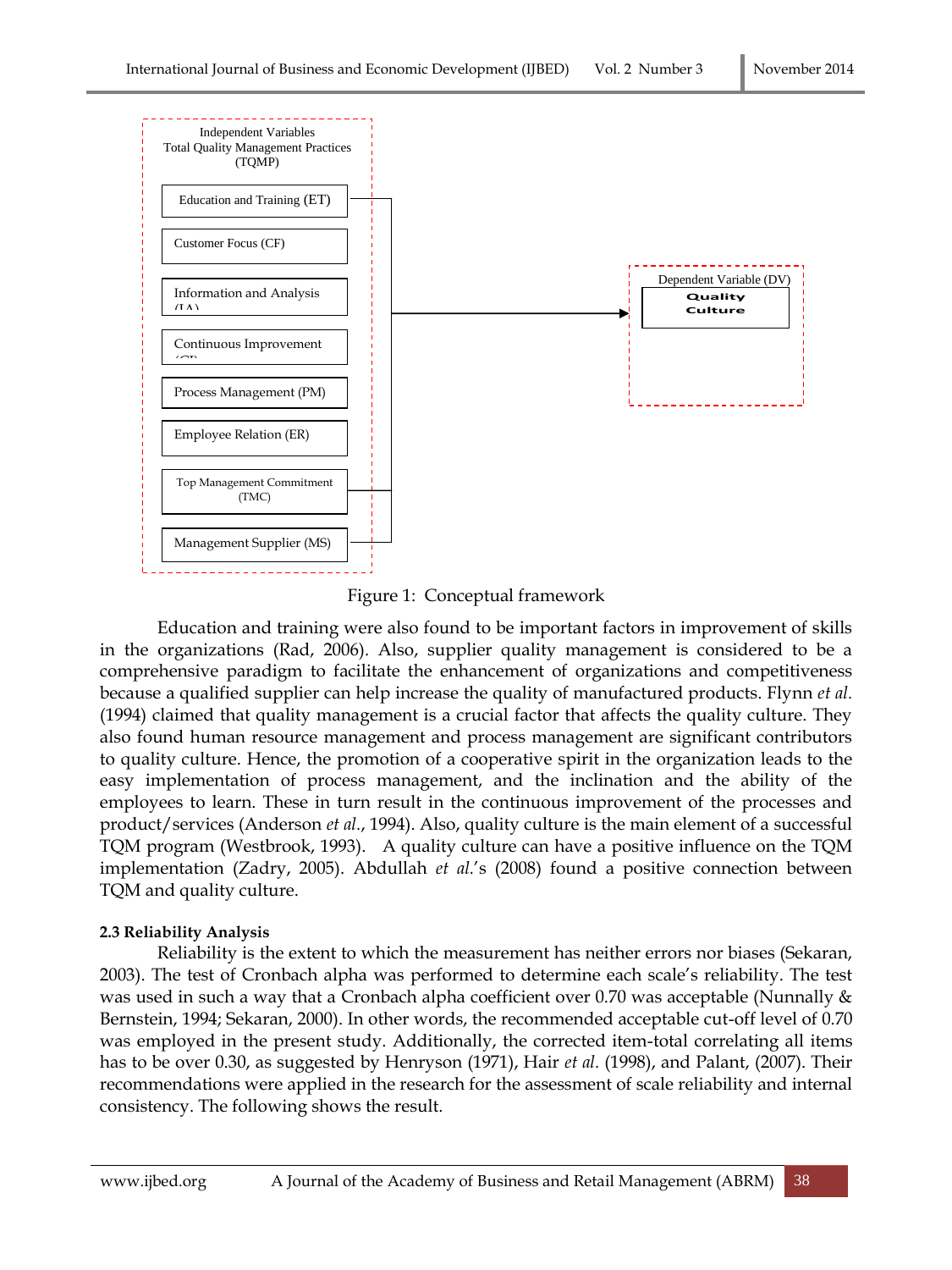| Variable    |         | <b>Factors</b>                          | No. Of<br>items<br>before<br>reliability | No. of<br>items<br>after<br>reliability | alpha<br>before<br>reliability | Alpha<br>after<br>reliability | Overall<br>reliability |
|-------------|---------|-----------------------------------------|------------------------------------------|-----------------------------------------|--------------------------------|-------------------------------|------------------------|
| Total       | Quality | EТ                                      | 4                                        | 4                                       | 0.930                          | 0.930                         | 0.855                  |
| Management  |         | CF                                      | 6                                        | 4                                       | 0.566                          | 0.851                         |                        |
| Practices   |         | IΑ                                      | 6                                        | 4                                       | 0.637                          | 0.854                         |                        |
|             |         | CI                                      | 3                                        | 3                                       | 0.806                          | 0.806                         |                        |
|             |         | <b>PM</b>                               | 6                                        | 4                                       | 0.591                          | 0.831                         |                        |
|             |         | ER                                      | 8                                        | 7                                       | 0.669                          | 0.759                         |                        |
|             |         | <b>TMC</b>                              | 6                                        | 4                                       | 0.388                          | 0.951                         |                        |
| ___________ |         | <b>MS</b><br>$\sim$ $\sim$<br>$\bullet$ | 4<br>$\sim$<br>$\sim$ $\sim$<br>.        | 4<br>$ -$                               | 0.953                          | 0.953                         |                        |

#### **a. Total Quality Management Practices (TQMP)**

### **Table 1: Reliability Analysis of Total Quality Management Practices**

A reliability test was performed on the Total Quality Management Practices variable (TQMP). The variable consisted of eight factors namely Education and Training (ET), Customer Focus (CF), Information and Analysis (IA), Continuous Improvement (CI), Process Management (PM), Employee Relation (ER), Top Management Commitment (TMC), and Management Supplier (MS). Table 1 presents the results of the reliability test for the Total Quality Management Practices factors. Based on the result, all items of Education Training (ET), Continuous Improvement (CI), and Management of Supplier (MS) were included. However, item CF5, CF6, IA5, IA6, PM5, PM6, ER8, TMC5, and TM6 were deleted because they made the construct unreliable.

| Variable               | <b>Factors</b> | No. of<br>items<br>before<br>reliability | No. of<br>items<br>after<br>reliability | Alpha<br>before<br>reliability | Alpha<br>after<br>reliability | Overall<br>reliability |
|------------------------|----------------|------------------------------------------|-----------------------------------------|--------------------------------|-------------------------------|------------------------|
| <b>Quality Culture</b> | IO             | 6                                        | 6                                       | 0.914                          | 0.914                         | 0.906                  |
|                        | TO             | 5                                        | 4                                       | 0.645                          | 0.884                         |                        |
|                        | <b>MGO</b>     | 5                                        | 5                                       | 0.852                          | 0.852                         |                        |
|                        | MST            | 6                                        | 4                                       | 0.517                          | 0.851                         |                        |
|                        | PIP            | 6                                        | 6                                       | 0.967                          | 0.967                         |                        |

# **b. Quality Culture (QC)**

## **Table 2: Reliability Analysis of Quality Culture**

The Quality Culture variable (QC) consisted of five factors, namely, Improvement Orientation (IO), Teamwork Orientation (TO), Mission and Goals Orientation (MGO), Management Style (MST), and Personal Influence Performance (PIP). Result showed that all items of Improvement Orientation (IO), Mission and Goals Orientation (MGO), and Personal Influence Performance (PIP) were included. However, item TO5, MST5, and MST6 were excluded because they made the construct unreliable. Table 2 shows the result.

## **3. Results**

#### **3.1 Reliability Test**

Pallant (2003) recommended that new measures of scales should have a minimum reliability of 0.60. Reliability refers to the extent to which there is uniformity amongst the varied measurements of the variables (Hair *et al.*, 2006). It serves as a means to measure levels of consistency of the given performance levels and behaviors. According to Sekaran (2003), Cronbach's alpha is frequently used as an indicator for reliability and internal consistency. It is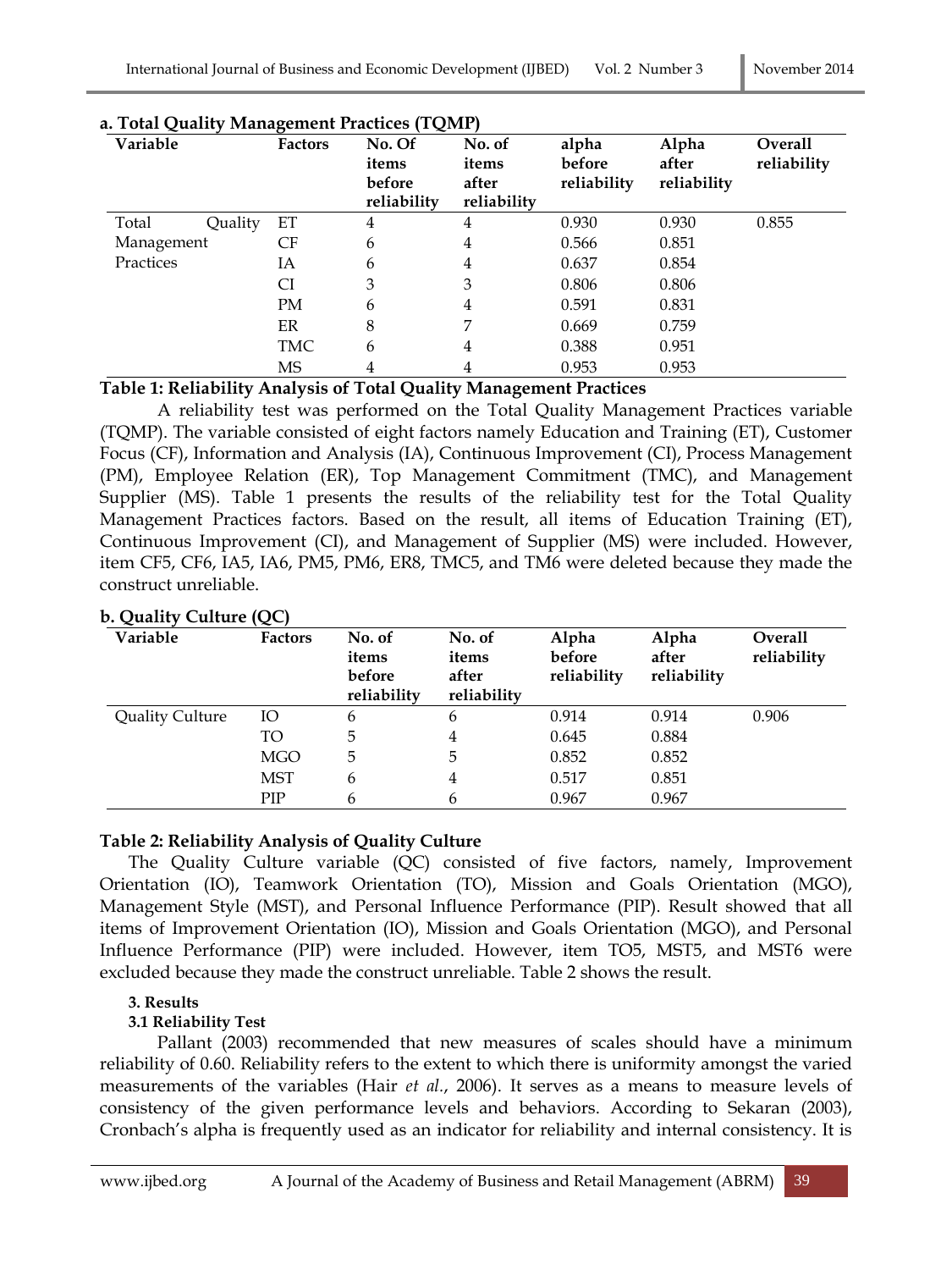mostly agreed that the most widely accepted value for Cronbach's alpha is 0.70 and above (Hair *et al.*, 2006).

Table 3 below summarizes the reliability tests of the different items. As evident, the values of Cronbach's alpha of the measurements were above 0.70, suggesting that all measures were found have considerable reliability.

| <b>Constructs</b>        | <b>Variables</b>               | No. of items | $\alpha$   |
|--------------------------|--------------------------------|--------------|------------|
|                          |                                |              | Cronbach's |
|                          |                                |              | Alpha      |
| Total quality management | Education and training         | 4            | .899       |
| practices                | Customers focus                | 4            | .930       |
|                          | Information and analysis       | 4            | .817       |
|                          | Continuous and improvement     | 3            | .766       |
|                          | Process management             | 4            | .887       |
|                          | Employee relations             |              | .929       |
|                          | Top management commitment      | 4            | .884       |
|                          | Management of supplier         | 4            | .803       |
| Quality culture          | Improvement orientation        | h            | .929       |
|                          | Team work orientation          | 4            | .893       |
|                          | Mission and goal orientation   | 5            | .918       |
|                          | Management style               | 4            | .853       |
|                          | Personal influence performance | 6            | .947       |

**Table 3: Reliability Results**

### **3.2 Factor Analysis on Total Quality Management Practices**

The outcome emanating from the exploratory factor analysis on the total quality management practices is depicted in Table 4. The table shows the factor loading of eight aspects of total quality management practice items after every step of the procedure that showed either low factor loading (< .50) or double loading. The results indicated that the loadings of the all items ranged from .50 to .90.

|                | Components   |                |                         |                  |                |                  |                |   |
|----------------|--------------|----------------|-------------------------|------------------|----------------|------------------|----------------|---|
|                | $\mathbf{1}$ | $\overline{2}$ | $\overline{\mathbf{3}}$ | $\boldsymbol{4}$ | $\overline{5}$ | $\boldsymbol{6}$ | $\overline{7}$ | 8 |
| ER5            | .917         |                |                         |                  |                |                  |                |   |
| ER1            | .913         |                |                         |                  |                |                  |                |   |
| ER6            | $.884\,$     |                |                         |                  |                |                  |                |   |
| ${\rm ER2}$    | .865         |                |                         |                  |                |                  |                |   |
| ER3            | .836         |                |                         |                  |                |                  |                |   |
| ER4            | .655         |                |                         |                  |                |                  |                |   |
| $\rm ER7$      | .654         |                |                         |                  |                |                  |                |   |
| CF4            |              | .881           |                         |                  |                |                  |                |   |
| CF2            |              | .861           |                         |                  |                |                  |                |   |
| CF3            |              | .854           |                         |                  |                |                  |                |   |
| CF1            |              | .847           |                         |                  |                |                  |                |   |
| ED1            |              |                | .924                    |                  |                |                  |                |   |
| ED2            |              |                | $.881\,$                |                  |                |                  |                |   |
| $\mathrm{ED}4$ |              |                | .837                    |                  |                |                  |                |   |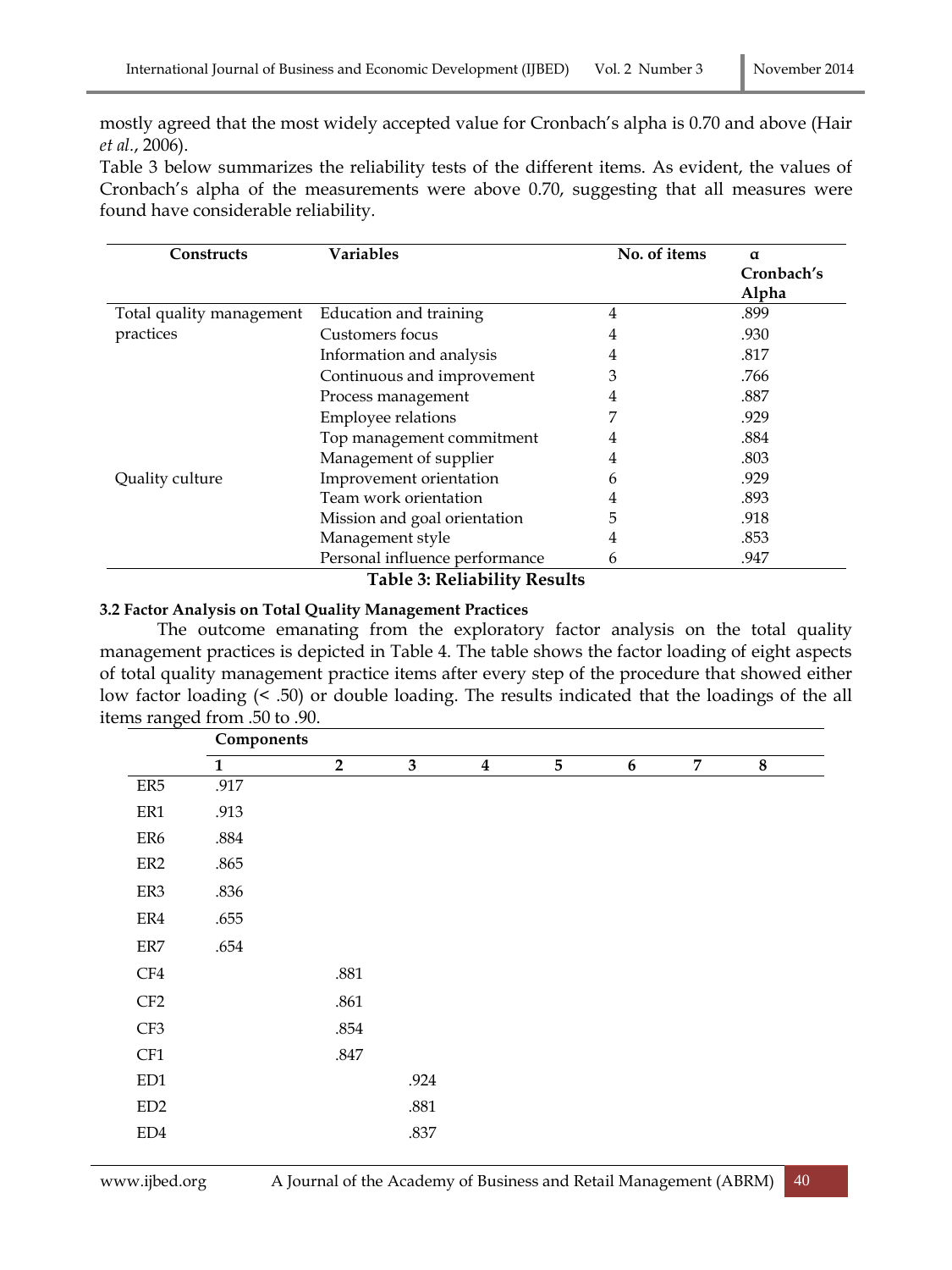| ED3                                              | .835 |          |      |      |       |      |
|--------------------------------------------------|------|----------|------|------|-------|------|
| TMC4                                             |      | .912     |      |      |       |      |
| TMC <sub>2</sub>                                 |      | .907     |      |      |       |      |
| TMC1                                             |      | $.804\,$ |      |      |       |      |
| TMC3                                             |      | .669     |      |      |       |      |
| $\mathrm{PM4}$                                   |      |          | .871 |      |       |      |
| PM3                                              |      |          | .859 |      |       |      |
| PM1                                              |      |          | .849 |      |       |      |
| PM <sub>2</sub>                                  |      |          | .841 |      |       |      |
| IA <sub>2</sub>                                  |      |          |      | .791 |       |      |
| IA3                                              |      |          |      | .786 |       |      |
| IA1                                              |      |          |      | .719 |       |      |
| IA4                                              |      |          |      | .696 |       |      |
| MC2                                              |      |          |      |      | .868  |      |
| $\rm MC4$                                        |      |          |      |      | .840  |      |
| MC1                                              |      |          |      |      | .748  |      |
| MC <sub>3</sub>                                  |      |          |      |      | .715  |      |
| CI1                                              |      |          |      |      |       | .813 |
| CI3                                              |      |          |      |      |       | .803 |
| CI2                                              |      |          |      |      |       | .728 |
| Percentage of variance explained (%)             |      |          |      |      | 74.04 |      |
| Kaiser-Meyer-Olkin                               |      |          |      |      | .751  |      |
| Bartlett's test of sphericity approx. chi square |      |          |      |      | 1054  |      |
| Df                                               |      |          |      |      | 561   |      |
| Sig.                                             |      |          |      |      | .000  |      |

## **Table 4: Exploratory Factor Loading for Total Quality Management Practices**

Table 4 indicates that the KMO measure for quality management practices items showed a value of .751. This indicates a 'meritorious' adequacy and thus appropriate for factor analysis to be used (Hair *et al.*, 2006). The observed value of Bartlett sphericity was also large (1054) and its associated significance level was very low (.000). The outcomes of both the KMO measures and Bartlett test of sphericity outcomes revealed that the items used in the quality management practices evaluation were seen as meeting the conditions for the given factor analysis. This also implies that factor analysis could be made applicable for the different items of total quality management practices.

#### **3.3 Factor Analysis on the Quality Culture**

The current study carried out exploratory factor analysis (EFA) on the quality culture comprising five aspects: improvement orientation, team work orientation, mission and goal orientation, management style, and personal influence performance. For improvement orientation six items were used; for team work orientation four items; for mission and goal orientation five items; for management style four items; and for personal influence performance six items. Table 5 shows the number of items for each dimension. The findings from the exploratory factor analysis regarding quality culture are presented in Table 5. The table includes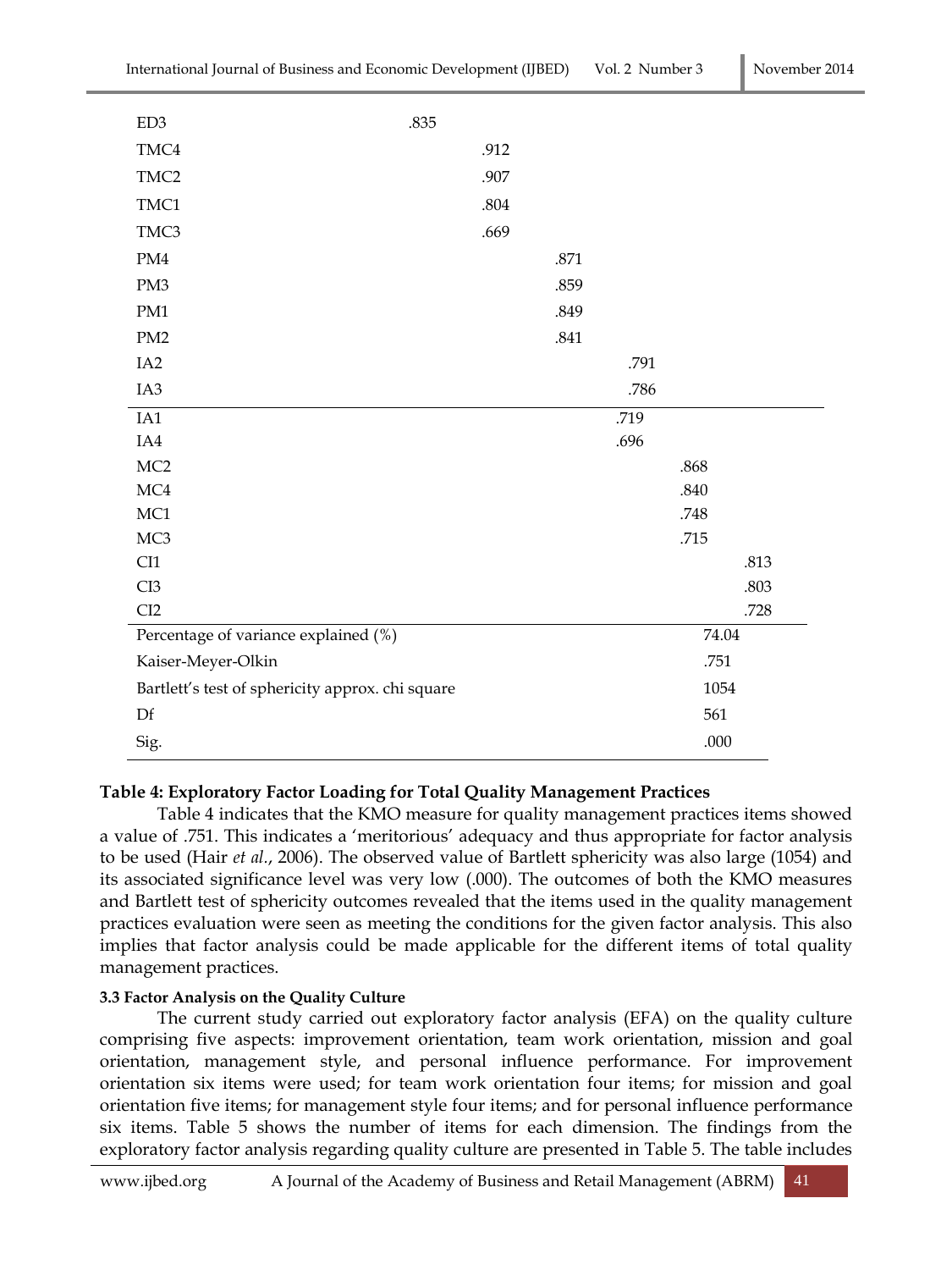|                  | Component          |                                      |                                                  |                  |       |
|------------------|--------------------|--------------------------------------|--------------------------------------------------|------------------|-------|
|                  | 1                  | $\overline{2}$                       | 3                                                | $\boldsymbol{4}$ | 5     |
| PIR1             | .946               |                                      |                                                  |                  |       |
| PIR <sub>3</sub> | .946               |                                      |                                                  |                  |       |
| PIR <sub>6</sub> | .932               |                                      |                                                  |                  |       |
| PIR4             | .884               |                                      |                                                  |                  |       |
| PIR <sub>2</sub> | .884               |                                      |                                                  |                  |       |
| PIR <sub>5</sub> | .638               |                                      |                                                  |                  |       |
| IO <sub>5</sub>  |                    | .935                                 |                                                  |                  |       |
| IO1              |                    | .914                                 |                                                  |                  |       |
| IO <sub>6</sub>  |                    | .883                                 |                                                  |                  |       |
| IO <sub>2</sub>  |                    | .865                                 |                                                  |                  |       |
| IO <sub>3</sub>  |                    | .854                                 |                                                  |                  |       |
| IO <sub>4</sub>  |                    | .569                                 |                                                  |                  |       |
| MGO <sub>2</sub> |                    |                                      | .859                                             |                  |       |
| MGO <sub>3</sub> |                    |                                      | .858                                             |                  |       |
| MGO <sub>5</sub> |                    |                                      | .854                                             |                  |       |
| MGO4             |                    |                                      | .844                                             |                  |       |
| MGO1             |                    |                                      | .770                                             |                  |       |
| TO1              |                    |                                      |                                                  | .925             |       |
| TO <sub>2</sub>  |                    |                                      |                                                  | .882             |       |
| TO <sub>4</sub>  |                    |                                      |                                                  | .837             |       |
| TO <sub>3</sub>  |                    |                                      |                                                  | .807             |       |
| MGS4             |                    |                                      |                                                  |                  | .861  |
| MGS1             |                    |                                      |                                                  |                  | .796  |
| MGS3             |                    |                                      |                                                  |                  | .766  |
|                  |                    | Percentage of variance explained (%) |                                                  |                  | 72.64 |
|                  | Kaiser-Meyer-Olkin |                                      |                                                  |                  | .732  |
|                  |                    |                                      | Bartlett's test of sphericity approx. chi square |                  | 4848  |
| df               |                    |                                      |                                                  |                  | 620   |
| Sig.             |                    |                                      |                                                  |                  | .000  |

the factor loadings of five dimensions of quality culture items after every procedure showing either low factor loading (< .50) or double loading; the results showed that all items' loadings ranged from .569 to .946.

**Table 5: Exploratory Factor Loading for Quality Culture**

Table 6 indicates that the KMO measure for quality culture items is .732, which indicates a sufficient high level appropriate to be utilized in the factor analysis (Hair *et al.*, 2006). Bartlett sphericity's value for the study was large (4848) with a significance level of .000. Both KMO measure and Bartlett test of sphericity results indicates that the items utilized satisfied the requirements for the factor analysis, and hence, implying that factor analysis could be made applicable to the quality culture items.

## **3.4 Correlation Analysis**

Correlation analysis is a statistical method used to describe the strength and direction of the linear relationship between two variables (Pallant, 2001). The degree of correlation concerned is to measure the strength and importance of a relationship between the variables.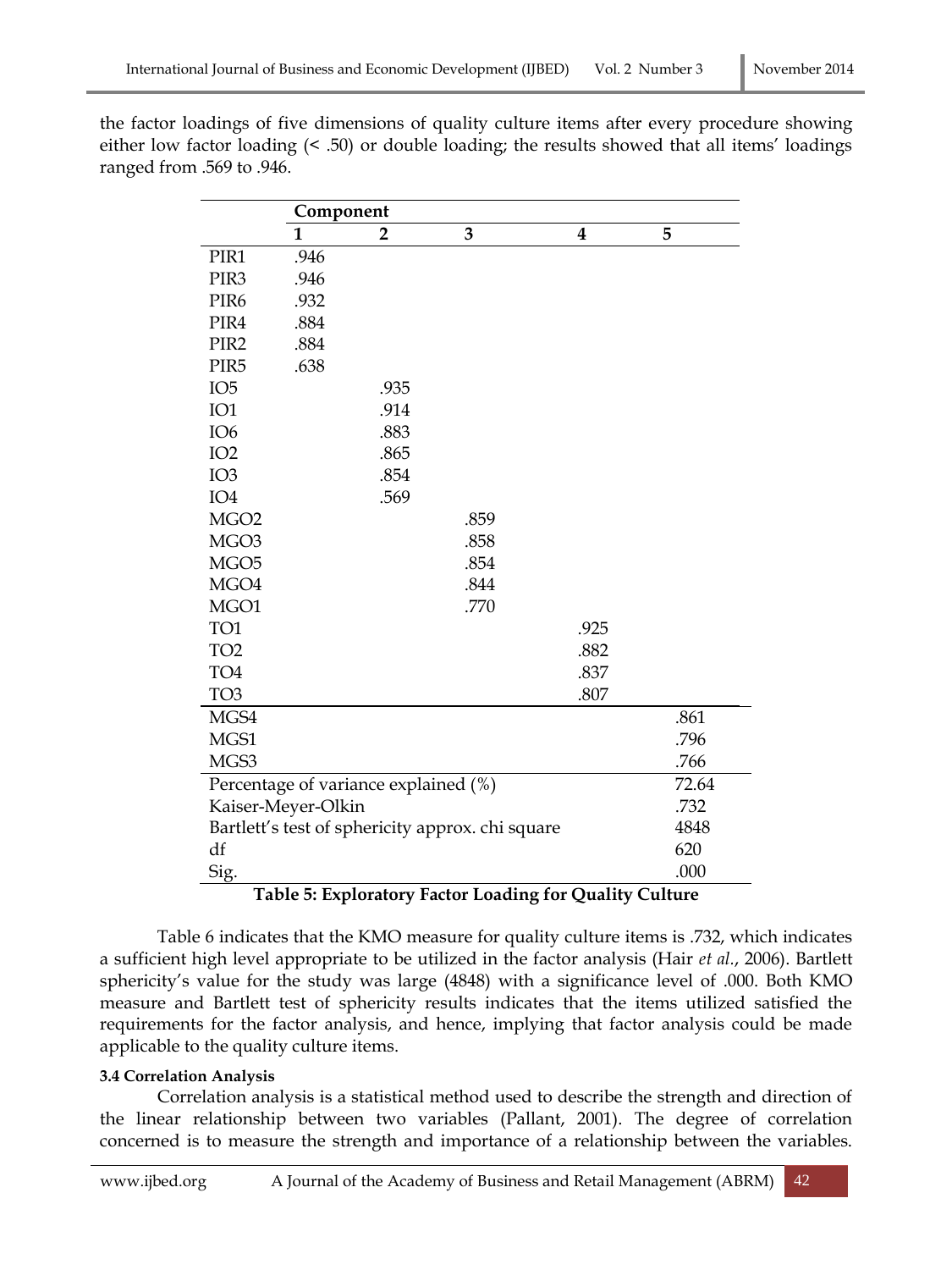Pearson's correlation coefficient (*r*) with significance levels was utilized in order to assess the correlations between the variables. Cohen (1988) provided a guideline to explain the strength and the degree of the correlation between two variables as presented in Table 6. In Table 7, a summary of the variables' correlations is presented.

|                | Strength of relationship |  |
|----------------|--------------------------|--|
| $.10$ to $.29$ | Low                      |  |
| .30 to .49     | Moderate                 |  |
| $.50$ to $1.0$ | High                     |  |

### **Table 6: Cohen's Guideline of Correlation Strength**

| <b>Study variables</b>   | Correlation<br>coefficient | <b>Strength</b><br>relationship |  |
|--------------------------|----------------------------|---------------------------------|--|
| TQMP and Quality Culture | $0.762**$                  | High                            |  |

\*\*  $p < 01$ 

## **Table 7: Summary of Correlations of Variables**

### **3.5 Regression Analysis**

For the purpose of answering the research questions, multiple linear regressions were performed. However, several assumptions must be met in order to conduct multiple linear regression analysis. There are mainly normality, linearity, homoscedasticity and independence of errors terms, multicollinearity and multivariate outliers (Coakes & Steed, 2003; Hair et al, 1998; 2006; Pallant, 2001).

All the variables were tested using skewness and kurtosis levels to determine normality. According to Hair *et al.* (1998), the acceptable level of skewness and kurtosis is between -2.00 and + 2.00 at the significance level of 0.05. It is clear from Table 8 that none of the variables showed skewness or kurtosis over 2.0, implying that data was suitably distributed. It indicates that analysis of skewness and kurtosis at univariate levels results to prior confirmation of multivariate normality only.

| <b>Variables</b>                   | <b>Skewness</b>  |                      | Kurtosis |            |
|------------------------------------|------------------|----------------------|----------|------------|
|                                    | <b>Statistic</b> | Std. Error Statistic |          | Std. Error |
| Total quality management practices | .286             | .124                 | .167     | .247       |
| Quality culture                    | $-250$           | 124                  | .840     | .247       |

**Table 8: Statistic Values of Skewness and Kurtosis (Descriptive Statistics)**

## **3.6 Independence of Error Term**

For the purpose of making an assessment and validation of the independence of error assumptions, the Durbin-Watson statistics were utilized. Based on Coakes and Steed (2003), the independence of error term is considered invalid if the Durbin-Watson values are between 1.50 and 2.50. For the present study, the Durbin-Watson value is summarized in Table 9. The result showed that the value declined among the acceptable values, indicating that auto-correlation problems were not found.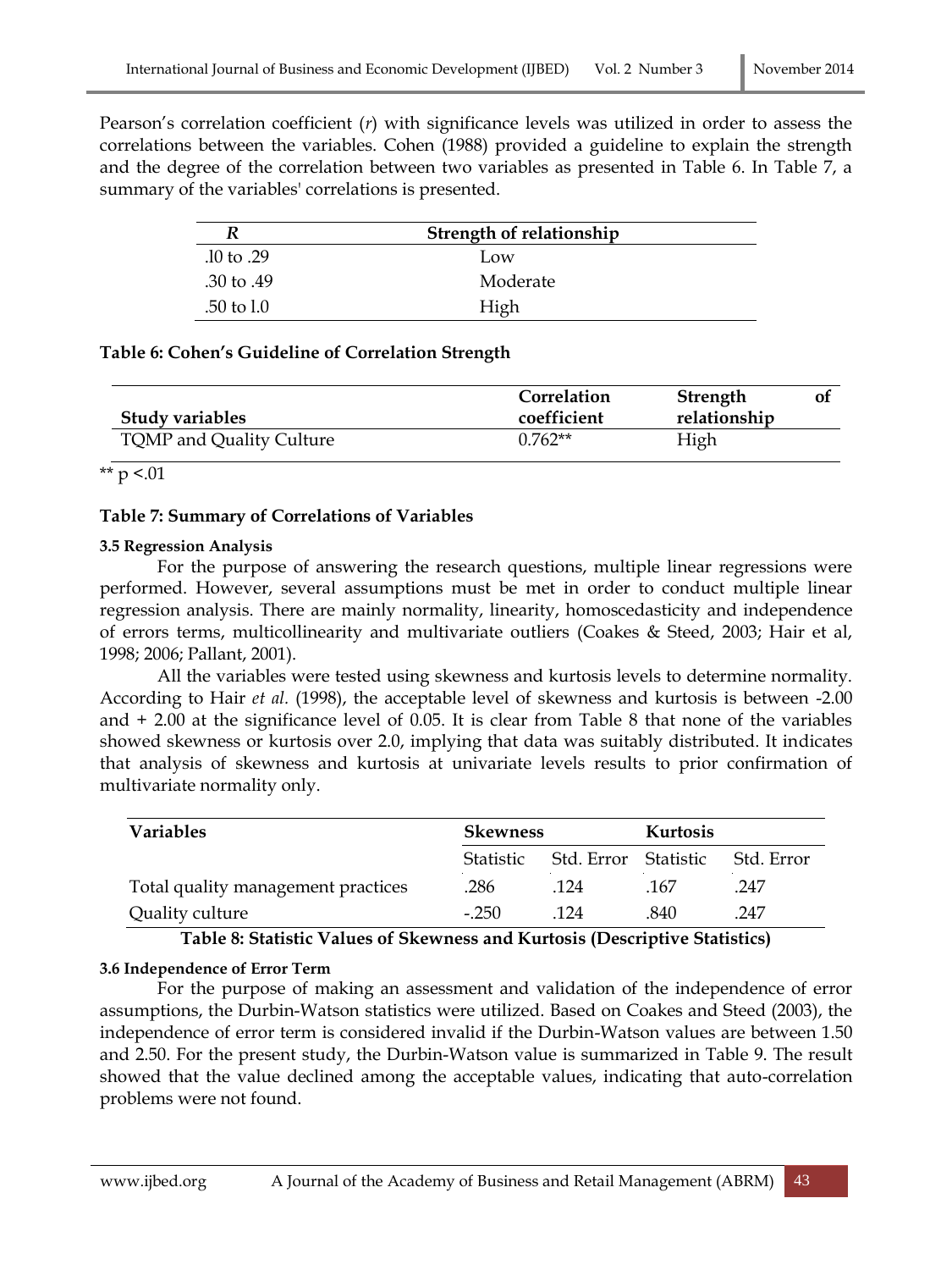| Model IV |             | DV              | R square | Adjusted<br>R square | Std. error of Durbin-<br>the estimate Watson |       |
|----------|-------------|-----------------|----------|----------------------|----------------------------------------------|-------|
|          | <b>TOMP</b> | Quality Culture | .580     | .579                 | .29397                                       | 1.782 |

### **Table 9: Durbin-Watson Statistical Value**

#### **3.7 Multicollinearity Test (Independence of Independent Variables)**

Besides the above assumptions, multicollinearity is another assumption that is considered to be a significant one to make sure of multicollinearity's absence. Accordingly, the processes of colinearity were carried out for the assessment and determination of multicollinearity problems of predictors. To achieve such a process, Tolerance Value and the Variance Inflation Factor (VIF) were analyzed. According to Hair *et al.* (2006), the tolerance values ranges between 0 - 1. A value of 1 indicates the variable's non-relation with the other variables while a value of 0 indicates the variable's perfect correlation with another variable. VIF has a standard cut off value of 10 with all the predictors required to have a VIF value of less than 10. The present study's multicollinearity test values are shown in Table 10.

|                                                                        |                 | <b>Colinearity Statistics</b> |      |  |  |
|------------------------------------------------------------------------|-----------------|-------------------------------|------|--|--|
| <b>IV</b>                                                              | DV              | <b>Tolerance</b>              | VIF  |  |  |
| TQMP factors                                                           | Quality Culture | 0.70                          | 1.44 |  |  |
| Table 10: Tolerance Value and the Variance Inflation Factor (VIF) Test |                 |                               |      |  |  |

From Table 10, it is clear that multicollinearity did not exist amongst all independent variables as the tolerance values registered less than 1.00 and VIF values were less than 10.0. Hence, the resulting data can be explored through the use multivariate techniques like the relevant regression analysis. Overall, the underlying assumptions that could negatively influence the regression analysis results were met and achieved. Thus, the hypothesis and research questions can be investigated and answered.

#### **4. Discussions**

#### **4.1 Relation between TQMP Factors and Quality Culture**

The research question sought to investigate the relationship between TQMP factors (education & training, customer focus, information & analysis, continuous improvement, process management, employee relations, top management commitment, and management of supplier) and Quality Culture in Saudi Arabia. In order to investigate the relationship between TQMP factors and quality culture, Pearson correlation coefficient was used. Table 11 shows the result.

| <b>Factors</b>            | <b>Quality Culture</b> |
|---------------------------|------------------------|
| Education and training    | $0.274**$              |
| Customers focus           | $0.508**$              |
| Information and analysis  | $0.335**$              |
| Continuous improvement    | $0.286**$              |
| Process management        | $0.169**$              |
| Employee relations        | $0.555**$              |
| Top management commitment | $0.478**$              |
| Management of supplier    | $0.245**$              |

\*\*  $p < 01$ 

## **Table 11: Correlation between TQMP Factors and Quality Culture (n=388)**

#### **4.2 TQMP factors that Affect Quality Culture among Contractors in Saudi Arabia**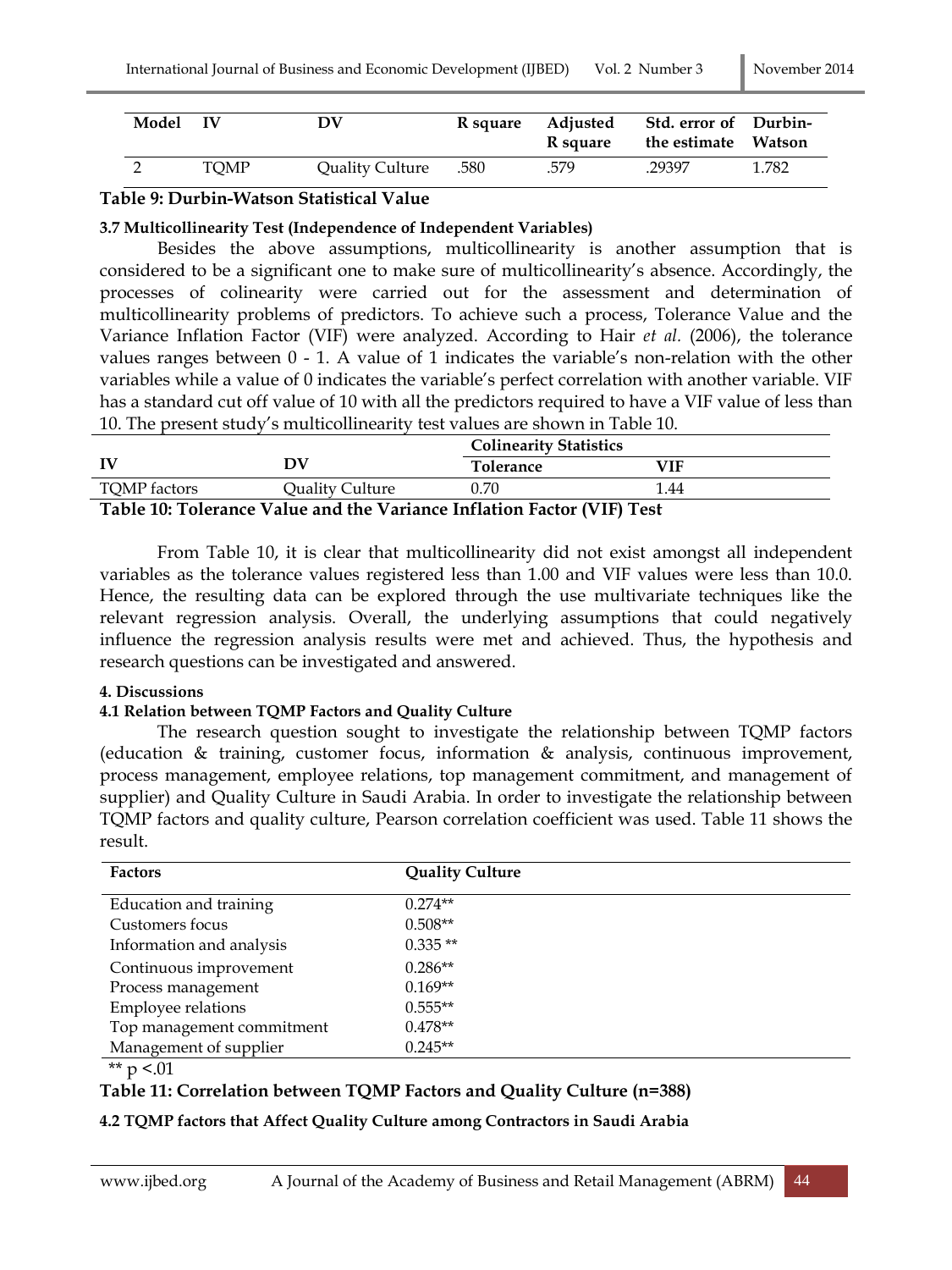The research question sought to investigate the effect of TQMP factors (education & training, customer focus, information & analysis, continuous improvement, process management, employee relations, top management commitment, and management of supplier) on quality culture among contractors in Saudi Arabia.

The TQMP factors explained a significant percentage of variance in Quality Culture (*R*<sup>2</sup> = .681,  $F = 101.278$ ,  $p < .001$ ). Therefore, TQMP factors (education & training, customer focus, information & analysis, continuous improvement, process management, employee relations, top management commitment, and management of supplier) explained 68.1% of the total variance in quality culture. Table 12 shows the result.

Table 12: Multiple Linear Regression Analysis between Total Quality Management Practices (TQMP) Factors as IVs and Quality Culture as DV.

| Model | R                        | R <sup>2</sup> |                | Adjusted R <sup>2</sup> |       |             | Std. error of the estimate<br>0.2953 |           |  |
|-------|--------------------------|----------------|----------------|-------------------------|-------|-------------|--------------------------------------|-----------|--|
|       | .605(a)<br>0.366         |                | 0.353          |                         |       |             |                                      |           |  |
|       |                          |                |                | <b>Model Summary</b>    |       |             |                                      |           |  |
|       | Model<br>Sum of squares  |                | df             |                         |       | Mean square | F                                    | p         |  |
| 1     |                          | 54.145         |                | 8                       | 6.768 |             | 101.278                              | .000      |  |
|       |                          | 25.327         |                | 379                     | .067  |             |                                      |           |  |
|       |                          | 79.472         |                | 387                     |       |             |                                      |           |  |
|       |                          |                |                | ANOVA(b)                |       |             |                                      |           |  |
|       |                          |                | Unstandardized |                         |       | S.zed       |                                      |           |  |
| Model |                          |                | B              | Std. Error              |       | <b>Beta</b> | t                                    | D         |  |
| 1     | (Constant)               |                | .385           | .143                    |       |             | 2.689                                | $.000***$ |  |
|       | Education and training   |                | .131           | .012                    |       | .323        | 10.796                               | $.000***$ |  |
|       | Customer focus           |                | .164           | .021                    |       | .276        | 7.977                                | $.000***$ |  |
|       | Information and analysis |                | $-.031$        | .024                    |       | $-.045$     | $-1.281$                             | .201      |  |
|       | Continuous improvement   |                | .017           | .021                    |       | .027        | .816                                 | .415      |  |
|       | Process management       |                | .004           | .014                    |       | .010        | .328                                 | .743      |  |
|       | Employee relations       |                | .245           | .017                    |       | .475        | 14.740                               | $.000***$ |  |
|       | Top<br>commitment        | management     | .207           | .023                    |       | .304        | 8.885                                | $.000***$ |  |
|       | Management of supplier   |                | .092           | .026                    |       | .144        | 3.517                                | $.000***$ |  |

 $\frac{1}{2}$  \*\*\* p <.001

## **Coefficients(a)**

As portrayed in Table 11, the results indicated that five TQMP factors (education  $\&$ training, customer focus, employee relations, top management commitment, management of supplier) significantly affected quality Culture while three TQMP factors (information& analysis, continuous improvement, process management) had no significant effect on quality culture.

## **5. Conclusion**

This study highlighted the particular importance of working with employees, ensuring top management commitment, and having a customer focus though all the TQM factors were found to be significantly related to quality culture. It also established the importance of quality culture given that TQM factors explain more than two-thirds of the total variance, and also the impact on competitiveness given that TQM factors did explain more than a third of the total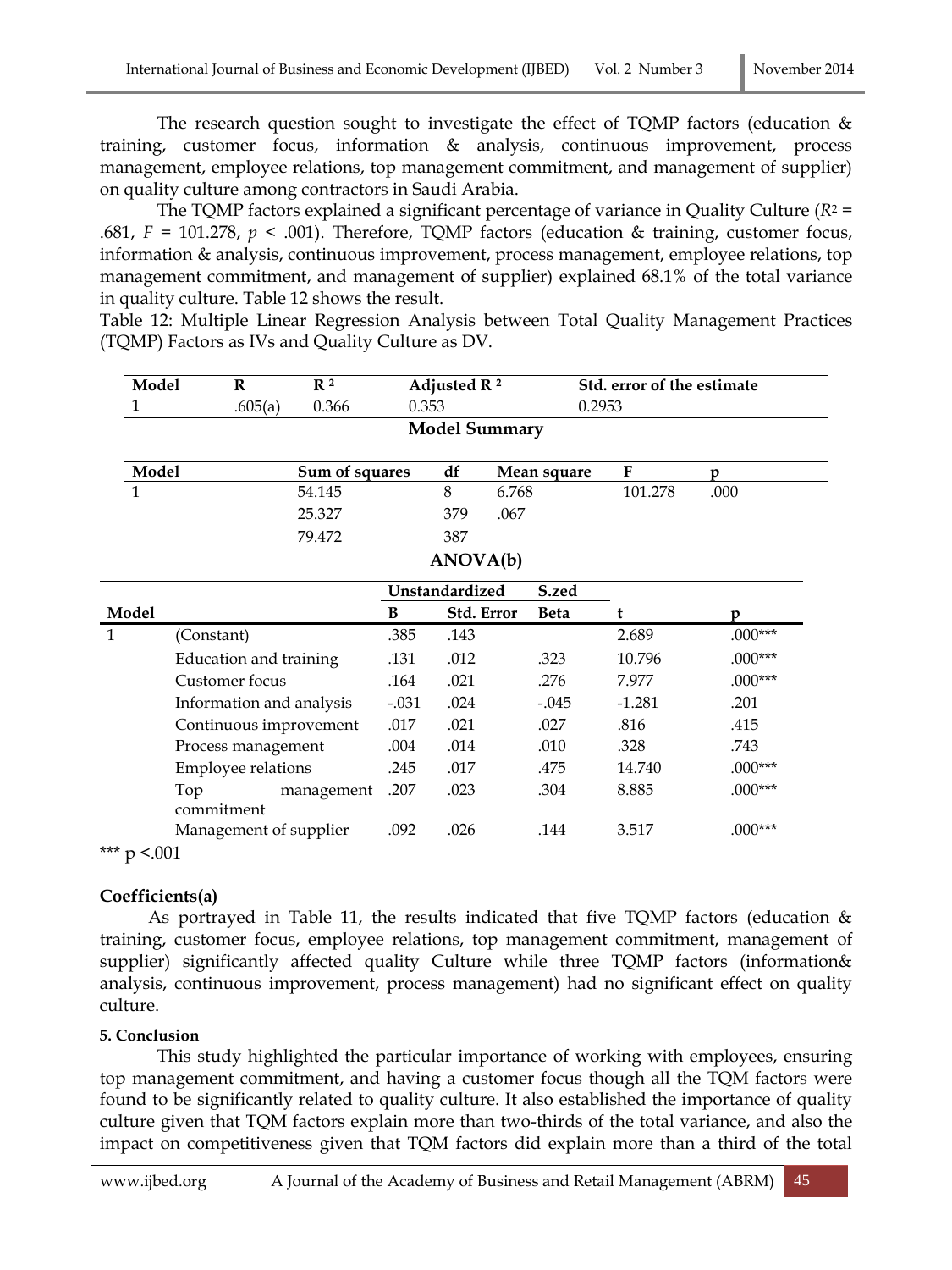variance. Moreover, despite only a partial mediation being found, quality culture contributed to facilitating the impact of TQM practices on competitiveness to a significant degree, hence the importance of establishing a conducive quality culture.

Future research could also be focused on the strategic aspects of implementing TQM practices and establishing a quality culture to best develop competitive advantages, and help devise a possible model that Saudi contractor firms could use to bring the theoretical methods and advantages into practical reality. In such case, it would not be necessary to undertake a geographically diverse study; rather, it may suffice to focus on a few companies to better understand their particular processes, problems, etc. and, if possible, demonstrate how the working culture can be made more suitable and the specific chosen TQM practices can be usefully implemented. Such a case study could become an example for others to follow.

#### **References**

- Abdullah, M. M., Z. A. Ahmad and A. Ismail, 2008. The importance of soft factors for quality improvement: a case study of electrical and electronics firms in Malaysia. International Journal of Business and Management 3(12): 60-69.
- Ahire, S. L., D. Y. Golhar, M. A. Waller, 1996. Development and Validation of TQM Implementation Constructs. *Decision Sciences*, 27(27): 23-56.
- Anderson, J. C., M. Rungtusanatham, R. G. Schroeder, 1994. A Theory of Quality Management Underlying the Deming Management Method. *Academy of Management Review*, 9(3): 472- 509.
- Bose, R. 2004. Knowledge Management Metrics. *Industrial Management & Data Systems*, 104(6): 457–468.
- Coakes, S. J. 2003. SPSS Analysis Without Anguish: Version 11.0 for Windows. 1st Edn., John Wiley and Sons Australia Limited, Milton, ISBN-10: 0470802774, pp: 242.
- Cohen, J., 1988. Statistical Power Analysis for the Behavioral Sciences. 2nd Edn., Lawrence Erlbaum Assoc Incorporated, Hillsdale, ISBN-10: 0805802835, pp: 567.
- Das, A., B. Robert, R. J. C. Handfield, & G. Soumen, 2000. A Contingent View of Quality Management-The Impact of International Competition on Quality. *Decision Sciences*, [31\(3\):](http://onlinelibrary.wiley.com/doi/10.1111/deci.2000.31.issue-3/issuetoc)  649–690.
- Douglas, T. J. and W.O. Judge, 2001. Total quality management implementation and competitive advantage: The role of structural control and exploration. Aca. Manage. J., 44: 158-158.
- Ehlers, D. U. 2009. Understanding Quality Culture. Quality Assurance in Education: An *International Perspective*, 17(4): 343-363.
- Escrig-Tena, A. B. 2004. TQM as A Competitive Factor: A Theoretical and Empirical Analysis. *International Journal of Quality & Reliability Management*, 21(6): 612-637.
- Ferguson, H., & L. Clayton, 1988. Quality in the Constructed Project: A Guideline for Owners. *Designers and Constructors*, Vol. 1. ASCE, New York, 1988.
- Flores, A. 2008. *Global Total Quality Management: An advanced TQM philosophy*. [Online] Available: http://www.gtqm.com/, Retrieved on: January 21, 2012.
- Flynn, B. B., R. G. Schroeder and S. Sakakibara, 1994. A framework for quality management research and an associated instrument. *Journal of Operations Management,* 11(4): 339-366.
- Fotopoulos, C. B., & Psomas, E. L. (2009). The Impact of "Soft" and "Hard" TQM Elements on Quality Management Results. *International Journal of Quality & Reliability Management*, 26(2): 150-163.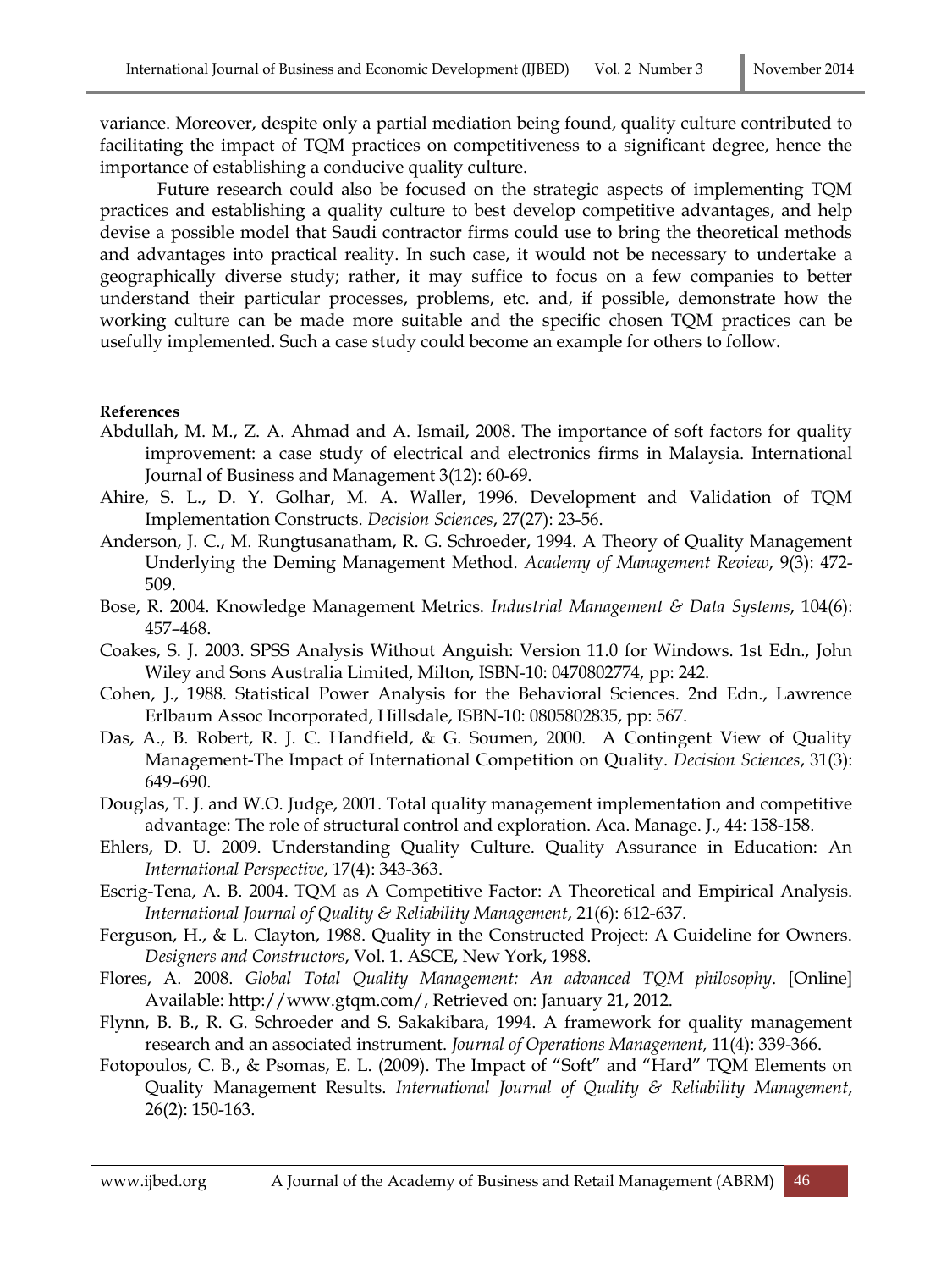- Gore, E. W. J. 1999. Organizational Culture, TQM, and Business Process Reengineering: An Empirical Comparison. Team Performance Management: *An International Journal,* 5(5): 164–170.
- Hackman, J. R., & R. Wageman, 1995. Total Quality Management: Empirical, Conceptual and Practical Issues. *Administrative Science Quarterly*, 40: 309 - 42.
- Hair, J. F., R. L. Ta, R. L. Tataham and W. C. Black, 1998. 1st Edn., McGraw-Hill, Homewood, ISBN-10: 978025602848, pp: 244.
- Hair, J. F., W. C. Black, B. J. Babin, R. E. Anderson and R. L. Tatham, 2006. Multivariate Data Analysis. 6th
- Hart, D. R. 1994. Quality Handbook for the Architectural, Engineering and Construction Community. Milwaukee, WI*, ASQC Quality Press*.
- Henryson, S. 1971. Analysis and using data on test items. In Thorndike R. (Eds.), *Educational measurement* (2nd ed.) (pp. 124-153). Washington, D.C: America Council on Education.
- Kanapathy, K. 2008. Critical Factors of Quality Management used in Research Questionnaires: A Review of Literature. *Sunway Academic Journal*, 19-30.
- Kanji, G. K., & H. Yui, 1997. Total Quality Culture. *Journal of Total Quality Management*, 8(6), 417- 428.
- Kaynak, H. (2003). The Relationship between TQM Practices and Their Effects on Firm Performance. *Journal of Operations Management*, 21(4): 5-35.
- Love, P. E. D., & H. Li, 2000. Overcoming the problems associated with quality certification. *Construction Management and Economics*, 18(2): 139–149.
- Love, P. E. D., A. Gunasekaran, A. & H. Li, 1998. Improving the competitiveness of manufacturing companies through continuous incremental change. *TQM Magazine*, 10(3): 177–185.
- Mellat-Parast, M. and L .A. Digman, 2008. Learning: The interface of quality management and alliances. International Journal of Production Economics, 114: 820-829.
- Nesan, L. J., & Holt, G. D. 1999. Empowerment in Construction Organisations: The Way Forward for Performance Improvement. *Somerset. Research Studies Press*, PP. 244.
- Nunnally, J. C. and I. H. Bernstein, 1994. Psychometric Theory. 3rd Edn., McGraw-Hill, New York, ISBN- 10: 007047849X, pp: 752.
- Ooi, K. B., N. A. Bakar, V. Arumugam, L. Vellapan, & A. K. Y. Loke, 2007. Does TQM influence employees' job satisfaction? An empirical case analysis. *International Journal of Quality and Reliability Management*, 24(1): 62-77.
- Ooi, K. B., W. C. Cheah, B. Lin, & P. L. Teh, 2010. Total quality management practices and knowledge sharing: an empirical study of Malaysia's manufacturing organizations. *Asia Pacific Journal of Management*, DOI: 10.1007/s10490-009-9185-9.
- Palant, J. 2007. SPSS Survival Manual. (3rd Ed.). Berkshire: Open University Press**.**
- Pallant, J. 2001. Spss Survival Manual: A Step-By-Step Guide to Data Analysis Using Spss for Windows. 1st Edn., Open University Press, ISBN-10: 0335208908, pp: 286.
- Pallant, J. 2003. *SPSS survival manual; a step by step guide to data analysis using SPSS*. Buckingham: Open University Press.
- Powell, T. C. 1995. Total Quality Management as Competitive Advantage: A Review and Empirical Study. *Strategic Management Journal*, 16: 15-37.
- Rad, A. M. M., 2006. The impact of organizational culture on the successful implementation of total quality management. TQM Mag., 18: 606-625. DOI: 10.1108/09544780610707101
- Sekaran, U. 2000. Research methods for business: A skill building approach, (3 edition) New York: John Wiley & Sons, Inc.